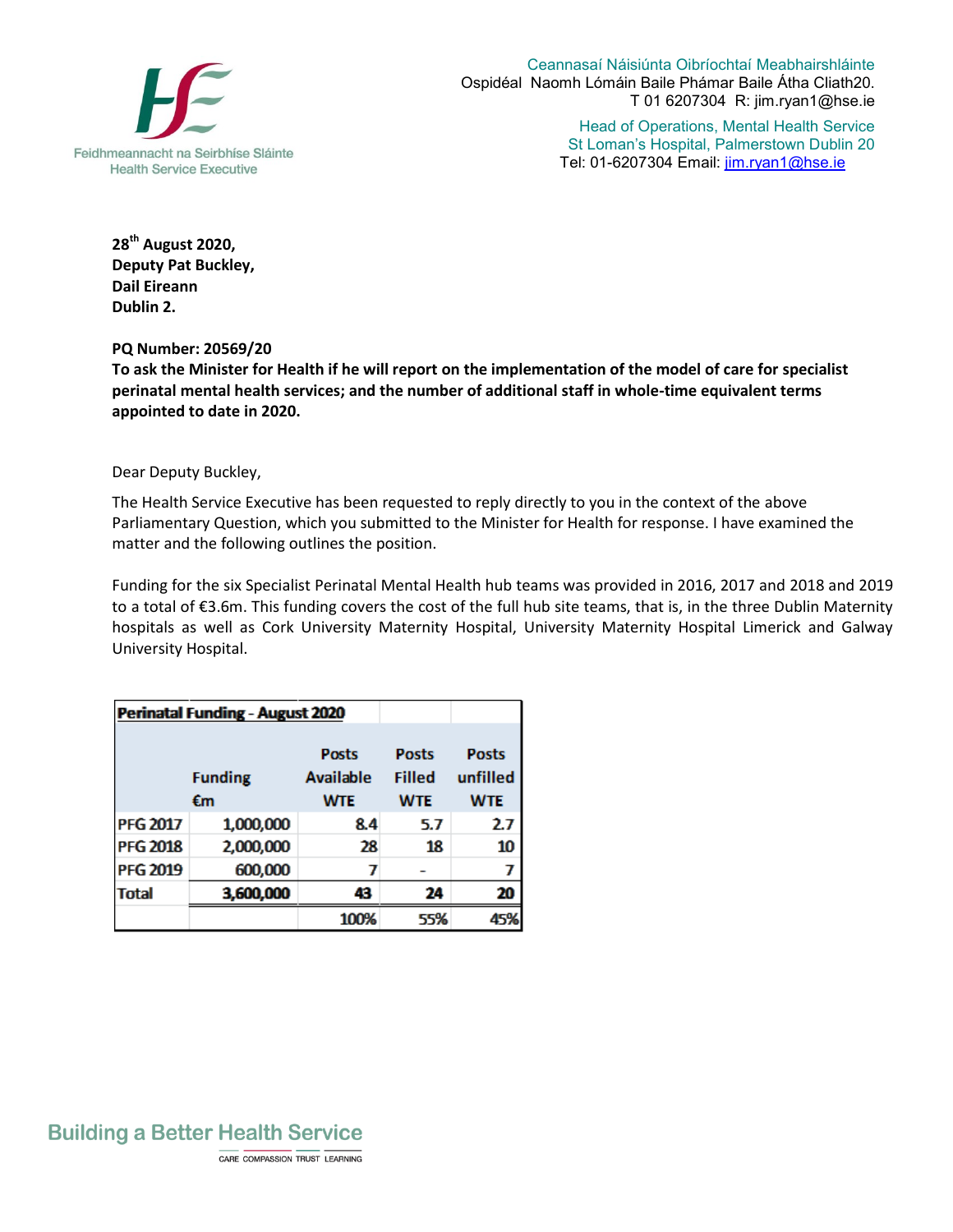

Ceannasaí Náisiúnta Oibríochtaí Meabhairshláinte Ospidéal Naomh Lómáin Baile Phámar Baile Átha Cliath20. T 01 6207304 R: jim.ryan1@hse.ie

> Head of Operations, Mental Health Service St Loman's Hospital, Palmerstown Dublin 20 Tel: 01-6207304 Email: jim.ryan1@hse.ie

In addition to the above funding and posts, the National Women & Infants Health Programme (NWIHP), with which this Model of Care is being jointly delivered, provided funding for the Mental Health Midwives in 2018. This is for each Hub Hospital which do not currently have one, and also for each Spoke Hospital. There are 4 additional mental health midwives to be funded for the three Dublin maternity hospitals and CUMH. NWIHP did not receive any funding for these posts in 2019 or 2020.

During 2019 the National Programme for the implementation of Specialist Perinatal Mental Health Services focused on the recruitment of multidisciplinary teams in the 6 hub sites. Bespoke panels were created for positions such as Senior Psychologists, Senior Mental Health Social Workers and CNSMH nursing staff. The recruitment of mental health midwives in both the 6 hub and the 13 spoke sites in Ireland also continued with a number of national recruitment campaigns. Staff were provided with specific induction and training including training from Dr Liz McDonald, Honorary Consultant in Perinatal Psychiatry, Clinical Lead for Perinatal Workforce Development at the Royal College of Psychiatry in London.

The Specialist Perinatal Healthcare App for healthcare staff was developed in 2019 and is designed to provide the latest information to assist all frontline staff in their roles, providing information on how to access services for women seeking information, advice and support for mental health problems in pregnancy and the first year post-partum. The app has now been downloaded by approximately 1,000 frontline healthcare staff who work in areas such as midwifery, public health nursing, psychology, community mental health teams as well as GPs and practice nurses.

A project began in 2019 on developing a range of patient information leaflets for Specialist Perinatal Mental Health Services. These are now available to women and cover a wide range of topics including: perinatal mental health tips, mental health problems in pregnancy, health and supports available, information for women with existing mental health problems, postnatal depression information, Perinatal OCD, Lithium in pregnancy, Valproate in women and girls who could get pregnant, Postpartum Psychosis, as well as Information for carers. The link to the leaflets are additional information on the SPMHS app is available here:

<https://www.hse.ie/eng/services/list/4/mental-health-services/specialist-perinatal-mental-health/>

Whilst the focus of the Model of Care (MOC) was on the specialist component of a perinatal mental health strategy, it is hoped and expected that this will act as the catalyst for all relevant service areas in the HSE to come together to implement a comprehensive mental health strategy. For this reason the MOC also included a section on the clinical pathway for a complete perinatal mental health response.

The MOC set out three components of specialist perinatal mental health services, these are:

- Specialist mental health service to maternity units/hospitals
- Mental health midwife component
- Specialist inpatient mother and baby unit